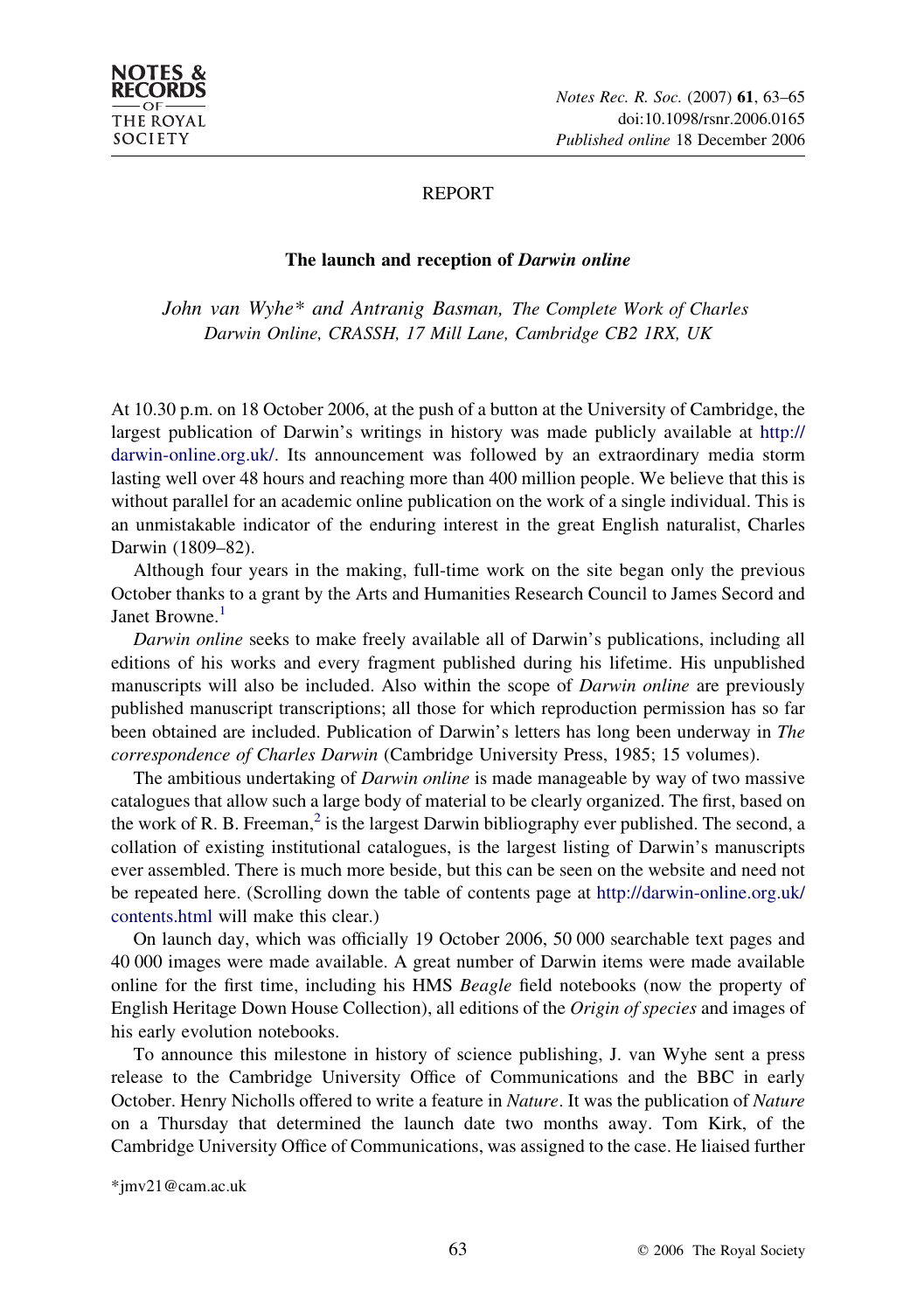with the BBC and disseminated the press release to numerous press agencies and journalists around the world, with an embargo not to publish until 19 October.

A BBC film crew came to Cambridge on 18 October to film for the BBC1 programme Breakfast TV (to be aired the following morning). In addition the BBC put the story on the front page of their news website. Numerous journalists began contacting Kirk to find out more. On 19 October van Wyhe and Kirk met at Radio Cambridgeshire for a long line-up of radio interviews. First was the Radio 4 Today Programme followed by the World Service, Radio Wales, Radio Shropshire and a lengthy discussion on Radio Cambridgeshire. Radio Scotland was turned away for lack of time. Later in the day van Wyhe was interviewed by phone for Radio Severn. The story was also carried throughout the day on Radio 4 News Briefings. Darwin's great-great-grandson, Randal Keynes, who is an active member of Darwin online, gave numerous interviews.

On television there was the prerecorded BBC1 Breakfast News. Van Wyhe and Keynes both declined an interview live in the studio Thursday morning because it was too early, and turned down BBC World because of insufficient time. However, a similar broadcast was edited for BBC News 24 and BBC World. Two other film crews visited the Darwin online office in Cambridge on 19 and 20 October: respectively, BBC Look East and Anglia TV. A phone interview with van Wyhe was taken for the Canadian Broadcasting Corporation.

During the course of the day it was noticed that 200 websites and newspapers were running the story. It was to be found in The Times, Guardian, Financial Times, The Independent, Daily Telegraph, Washington Post and hundreds more. Eventually hundreds of websites and newspapers were carrying the story—literally all over the world (as far afield as Mauritius, India and China) and in very many languages. Hundreds more blog sites carried the news. Van Wyhe was later interviewed by Singapore Today and Die Sueddeutsche Zeitung (making the front page, and the story became the fifth most visited on their website).

The site became busy very soon after its launch—unexpectedly at 1.48 a.m. on the morning of 19 October, the article appeared on the front page of the BBC News global website, from which a steady and increasing stream of referrers was seen through the small hours. The item was quickly echoed throughout the internet news community, with a notable early cluster of referrals from Brazil courtesy of the EFE agency's London offices, closely followed by several news agencies in Australia for whom the launch event had fallen within business hours. The story was disseminated by news agencies such as the Press Association, Reuters and the Associated Press. The story became the most e-mailed on the BBC website and the second most-watched video. By 6 o'clock that morning the load on the site was doubling every hour.

By 11.00 a.m. the load on the site had well exceeded its design parameters (having been prepared for a maximum load equivalent of 1 million hits per day, it was then receiving well over five times that) and it collapsed entirely. As a result of rapid reconfiguration performed by the expert engineers at the Centre for Applied Research in Educational Technologies (CARET) at the University of Cambridge, which hosts the Darwin online server, the site was brought back into serviceability in less than half an hour, although works continued late into the evening to allocate it a dedicated set of server instances. By 9 o'clock that evening the site was easily handling the load that had earlier overwhelmed it, and since then has been serving responsively and rapidly without interruption.

The site's home page received 80 000 hits on the first day and the server received over 5 million requests altogether for files. At the peak there were 40 clicks on the site every second. Darwin online served 226 gigabytes the first day, and even more the following day.